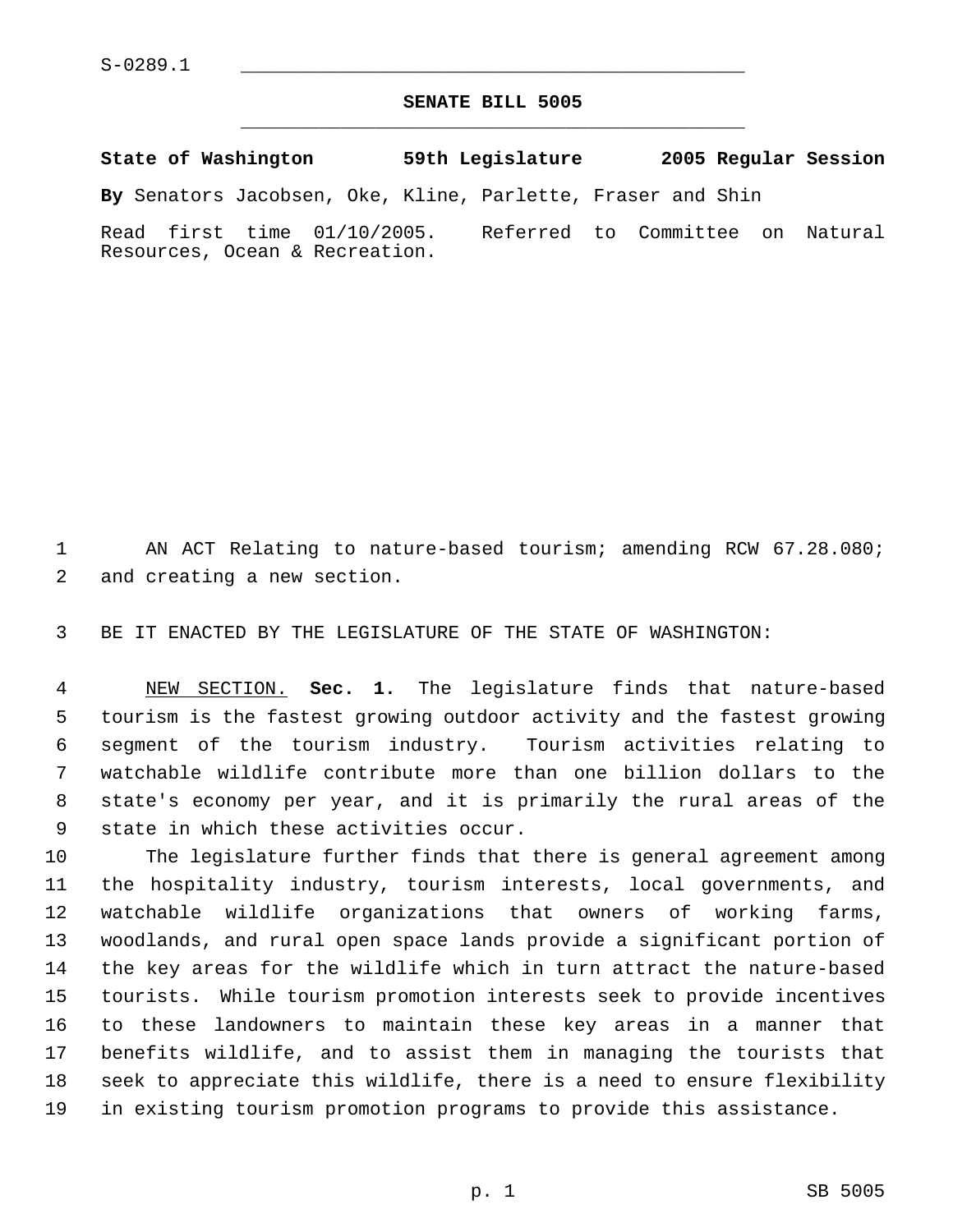Therefore it is the purpose of this act to clarify that the existing program for distribution of lodging tax revenues to promote tourism and to acquire, develop, and operate tourist facilities may include assistance to private landowners for this purpose, consistent with existing local strategies and priorities for tourism promotion.

 **Sec. 2.** RCW 67.28.080 and 1997 c 452 s 2 are each amended to read as follows:

 The definitions in this section apply throughout this chapter unless the context clearly requires otherwise.

 (1) "Acquisition" includes, but is not limited to, siting, acquisition, design, construction, refurbishing, expansion, repair, and improvement, including paying or securing the payment of all or any portion of general obligation bonds, leases, revenue bonds, or other obligations issued or incurred for such purpose or purposes under this chapter.

16 (2) "Municipality" means any county, city, or town of the state of Washington.

 (3) "Operation" includes, but is not limited to, operation, management, and marketing.

 (4) "Person" means the federal government or any agency thereof, the state or any agency, subdivision, taxing district or municipal corporation thereof other than county, city or town, any private corporation, partnership, association, or individual.

 (5) "Tourism" means economic activity resulting from tourists, which may include sales of overnight lodging, meals, tours, gifts, or souvenirs.

27 (6) "Tourism promotion" ((means)) includes activities and expenditures designed to increase tourism, including but not limited to advertising, publicizing, or otherwise distributing information for the purpose of attracting and welcoming tourists; developing strategies to expand tourism; operating tourism promotion agencies; and funding marketing of special events and festivals designed to attract tourists. "Tourism promotion" also includes expenditures to owners of farms, forests, and open lands for habitat management that promote wildlife tourism.

(7) "Tourism-related facility" means real or tangible personal